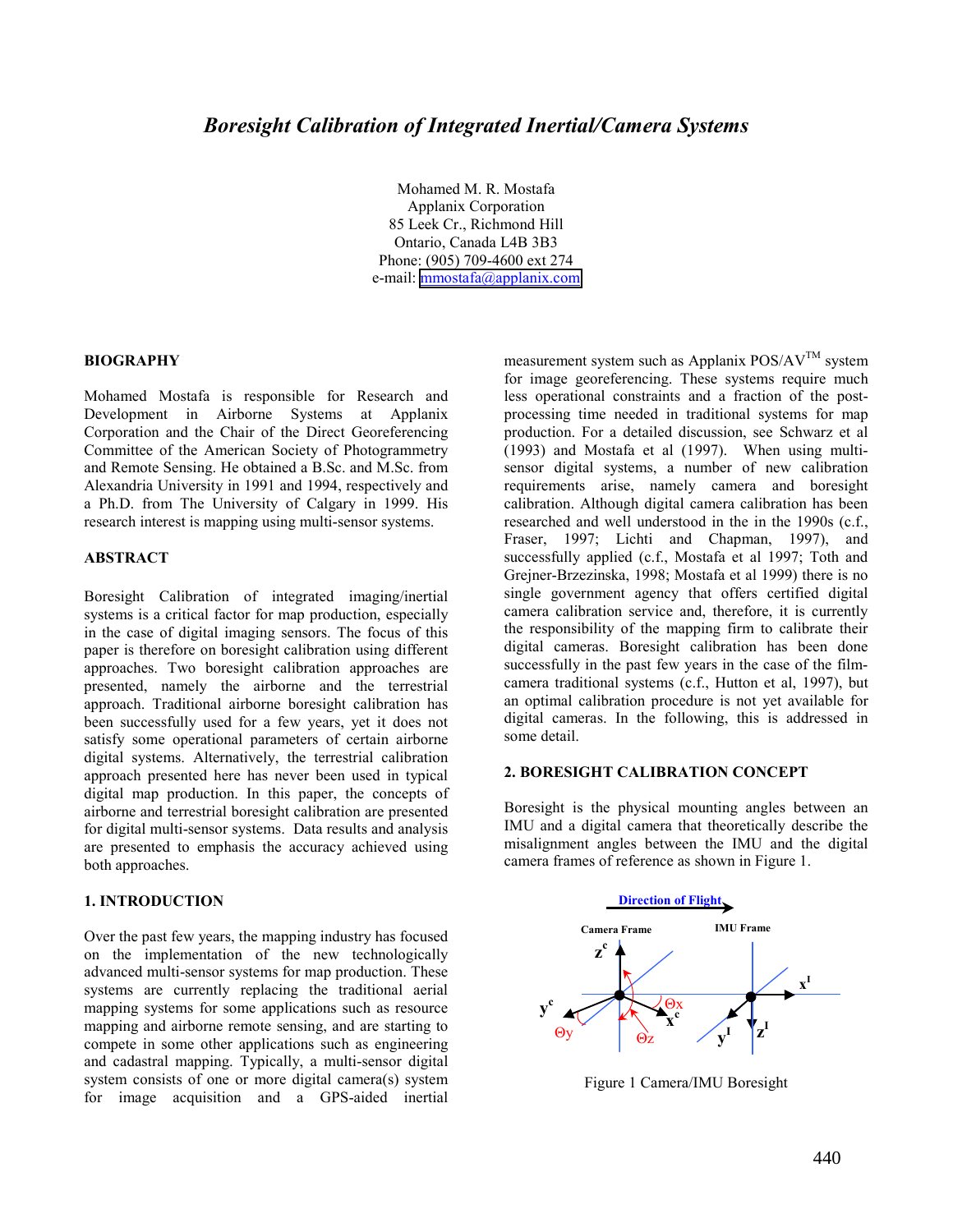The direction cosine matrix defining the relative orientation of the camera frame with respect to the IMU body frame,  $\mathbf{R}_c^b$  is defined in terms of  $\Theta_x$ ,  $\Theta_y$ , and  $\Theta_z$ angles between the IMU and the camera frames as:

$$
\mathbf{R}_{e}^{b} = \begin{bmatrix} 1 & 0 & 0 \ 0 & \cos \theta_{y} & \sin \theta_{y} \ 0 & 1 & 0 \ 0 & -\sin \theta_{y} & \cos \theta_{z} \ \end{bmatrix} \begin{bmatrix} \cos \theta_{y} & 0 & -\sin \theta_{y} \ -\sin \theta_{z} & \cos \theta_{z} & 0 \ 0 & 0 & 1 \end{bmatrix}
$$

$$
= \begin{bmatrix} \cos \theta_{y} \cos \theta_{z} & \cos \theta_{z} \\ \sin \theta_{y} \cos \theta_{z} - \cos \theta_{z} \sin \theta_{z} & \sin \theta_{y} \sin \theta_{z} + \cos \theta_{x} \cos \theta_{z} & \sin \theta_{y} \cos \theta_{y} \\ \cos \theta_{y} \sin \theta_{y} \cos \theta_{z} + \sin \theta_{z} \sin \theta_{z} & \cos \theta_{y} \sin \theta_{z} + \cos \theta_{x} \cos \theta_{z} & \sin \theta_{x} \cos \theta_{y} \end{bmatrix}
$$

$$
= \begin{bmatrix} 1 & 0 & 0 \\ 0 & 0 & 0 \\ 0 & 0 & 0 \end{bmatrix}
$$

A key assumption is that the boresight angles remain constant as long as the IMU remains rigidly mounted to the camera, as shown in Figure 2.



Figure 2 IMU Installations on Different Imaging Sensors

To determine the boresight matrix, two methods can be followed. The first method can be summarized as follows:

- Determine each image orientation matrix independently by ground control in an image block
- Determine the IMU body-to-Mapping frame matrix independently using the IMU measurements at the moment of image exposure
- Determine the boresight matrix by multiplication (for details, see Mostafa et al 1997; Škaloud et al, 1996).

The second method is to determine a constant boresight matrix implicitly in the bundle adjustment by introducing the three- $\Theta_x$ ,  $\Theta_y$ , and  $\Theta_z$  angles as observable quantities in the adjustment process. The former requires the availability of ground control points (GCP) in the calibration area, while the latter does not require ground control except for quality assurance.

## **3. AIRBORNE BORESIGHT CALIBRATION**

The airborne boresight calibration is currently done by flying over a calibration field that has well distributed and accurate ground control points. Image measurements are collected using an analytical plotter or a SoftCopy workstation. An airborne GPS-assisted Aerotriangulation is then done to determine each image attitude with respect to some local mapping frame. For each image frame, the IMU-derived attitude matrix is then compared to the photogrammetric attitude matrix to derive the boresight matrix. Averaging the boresight over a number of images in a block configuration is the last step done to provide accurate calibration and the necessary statistics. This method has been followed successfully for the past few years using the traditional aerotriangulation approach (c.f., Hutton et al, 1997; Mostafa et al, 1997; Schwarz et al, 1993; Škaloud et al, 1996).

Recently, a more accurate airborne boresight calibration process has been implemented in the Applanix  $\text{POSEO}^{\text{IM}}$ package, where three constant boresight angles are introduced to the least squares filter as observables together with their associated statistical measures; for test results and analysis, see Mostafa et al (2001). Boresight calibration of an IMU/digital camera system differs from that done for a film camera. The main differences are due to the lack of digital camera calibration information and the poor geometry of digital cameras. Therefore, the digital camera calibration and the boresight calibration can either be done sequentially or simultaneously. An example of airborne boresight/camera calibration is presented in the following.

### **3.1 OPTECH BORESIGHT/CAMERA INTEGRATED SYSTEM CALIBRATION**

In February 2001, a calibration flight (shown in Figure 3) was done to determine the boresight and digital camera calibration parameters of Optech's new integrated digital camera system. The entire system includes Optech's ALTM, a SensorVision 3k x 2k digital camera and Applanix  $POS/AV^{TM}$  410 system.



Figure 3 Optech's System Calibration Flight Showing Flight Lines, Camera Exposure Stations, and GCP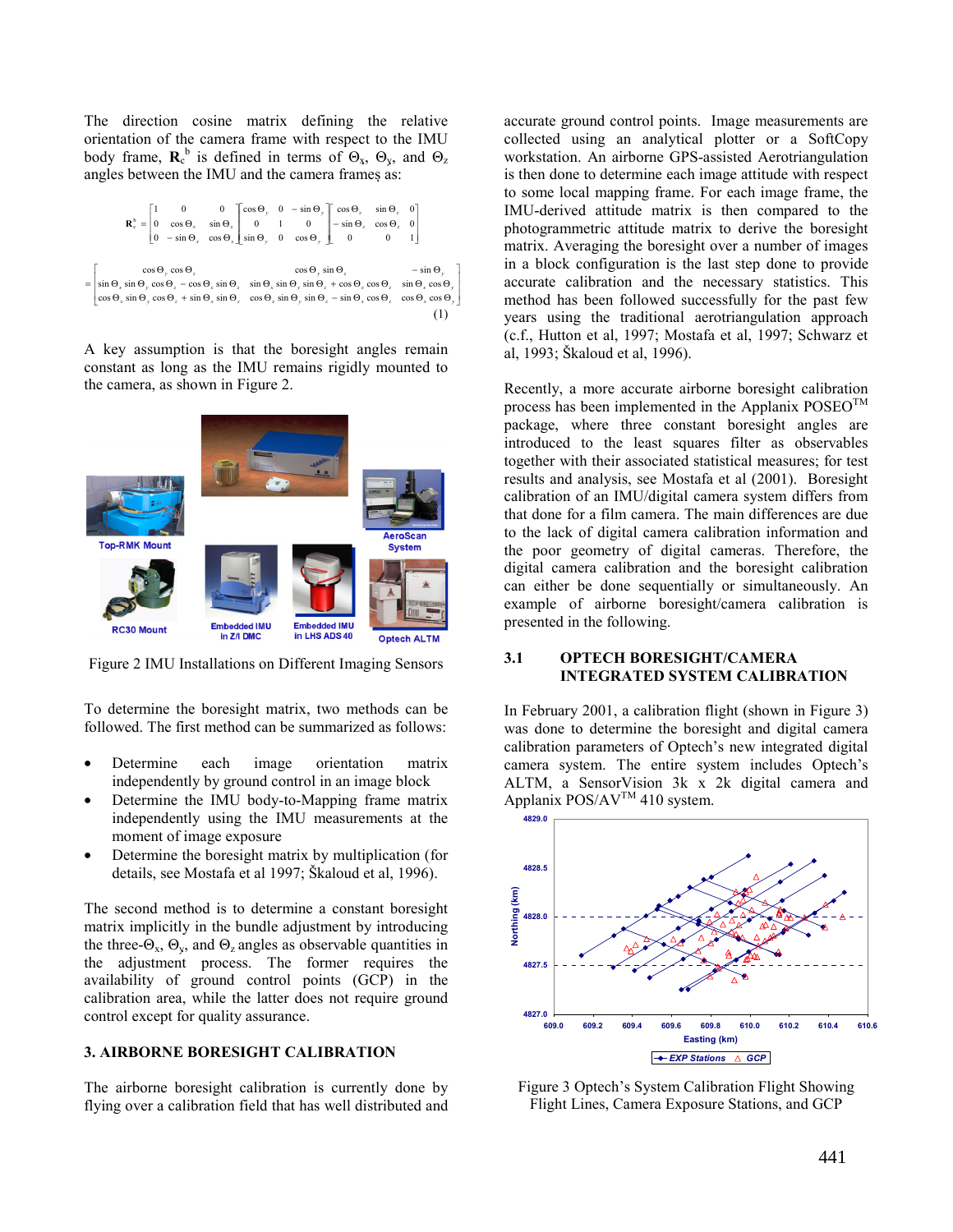The camera/IMU boresight and the digital camera were calibrated by flying the system over Square One Mall in Mississauga, Ontario, on two different days using two different flying altitudes as shown in Figure 4. About 60 ground features were surveyed. In addition, a high accuracy Digital Elevation Model (DEM) was developed using the ALTM and provided by Optech.



Figure 4 Flight Altitude of Optech's Calibration Flight



Figure 5 Ground Control Point Residuals

Using Applanix  $POSEO^{TM}$  package and  $POSCaI^{TM}$ module, the digital camera and the boresight were calibrated. Almost 50% of the available ground control points were used in the calibration process (Figure 5 shows their residuals) while the other half was used as independent checkpoints. Checkpoint Residuals are shown in Figure 6, while their statistics are shown in Table 1. Note that the RMS values are better than 10 cm in easting and northing and better than 20 cm in height, which gives a quick indication besides statistics that the calibration process was very accurate.

Table 1. Checkpoint Residual Statistics during Simultaneous Boresight/Camera Calibration

| Sundamento Borosigne Camera Canoration |         |         |         |
|----------------------------------------|---------|---------|---------|
| Stat.                                  | X(m)    | (m)     | Z(m)    |
| <b>Mean</b>                            | $-0.02$ | $-0.03$ | $-0.03$ |
| Max                                    | 0.16    | 0.20    | 0.33    |
| <b>Std Dev</b>                         | 0.09    | 0.09    | 0.16    |
| <b>RMS</b>                             | 0.09    | 0.09    | 0.16    |

To check the boresight and camera calibration parameters in the actual map production environment, all airborne data (imagery, INS/GPS position and attitude, and calibration parameters) were used in the direct georeferencing mode with no GCP, in order to position points on the ground using photo stereopairs. Then, the resulting coordinates of these points were compared to their independently land-surveyed coordinates. An example of checkpoint residuals is shown in Table 2 for the first day of flight.



Figure 6 Checkpoint Residuals During Simultaneous Boresight/Camera Calibration

To check the stability of the calibrated parameters, a second flight was done using the same integrated system. Applying the calibration parameters derived from Day 1 flight, the calibrated parameters proved to be very stable. Table 3 shows the checkpoint statistics of the Day 2 flight.

Table 2. Statistics of Check Point Residuals for Individual Models of Day 1 Flight

| $1$ VIVUVIS VI $Day$ 1 1 11gHt |          |          |          |  |
|--------------------------------|----------|----------|----------|--|
| Statistics for Model #6-7      |          |          |          |  |
| Coordinate Component           | dX(m)    | dY(m)    | dZ(m)    |  |
| Minimum                        | $-0.209$ | $-0.108$ | $-0.290$ |  |
| Maximum                        | 0.029    | 0.110    | 0.260    |  |
| Mean                           | $-0.010$ | 0.020    | 0.091    |  |
| RMS(m)                         | 0.133    | 0.044    | 0.121    |  |
| Statistics for Model #7-8      |          |          |          |  |
| Minimum                        | $-0.111$ | $-0.189$ | $-0.199$ |  |
| Maximum                        | 0.129    | 0.195    | 0.204    |  |
| Mean                           | $-0.020$ | 0.041    | 0.081    |  |
| RMS(m)                         | 0.072    | 0.120    | 0.104    |  |
| Statistics for Model #8-9      |          |          |          |  |
| Minimum                        | $-0.150$ | $-0.198$ | $-0.419$ |  |
| Maximum                        | 0.129    | 0.185    | 0.390    |  |
| Mean                           | 0.016    | 0.014    | 0.098    |  |
| RMS(m)                         | 0.064    | 0.075    | 0.195    |  |

### **3.2 ADVANTAGES AND LIMITATIONS OF AIRBORNE CALIBRATION APPRAOCH**

For a digital multi-sensor system, the airborne calibration is advantageous because of the following reasons: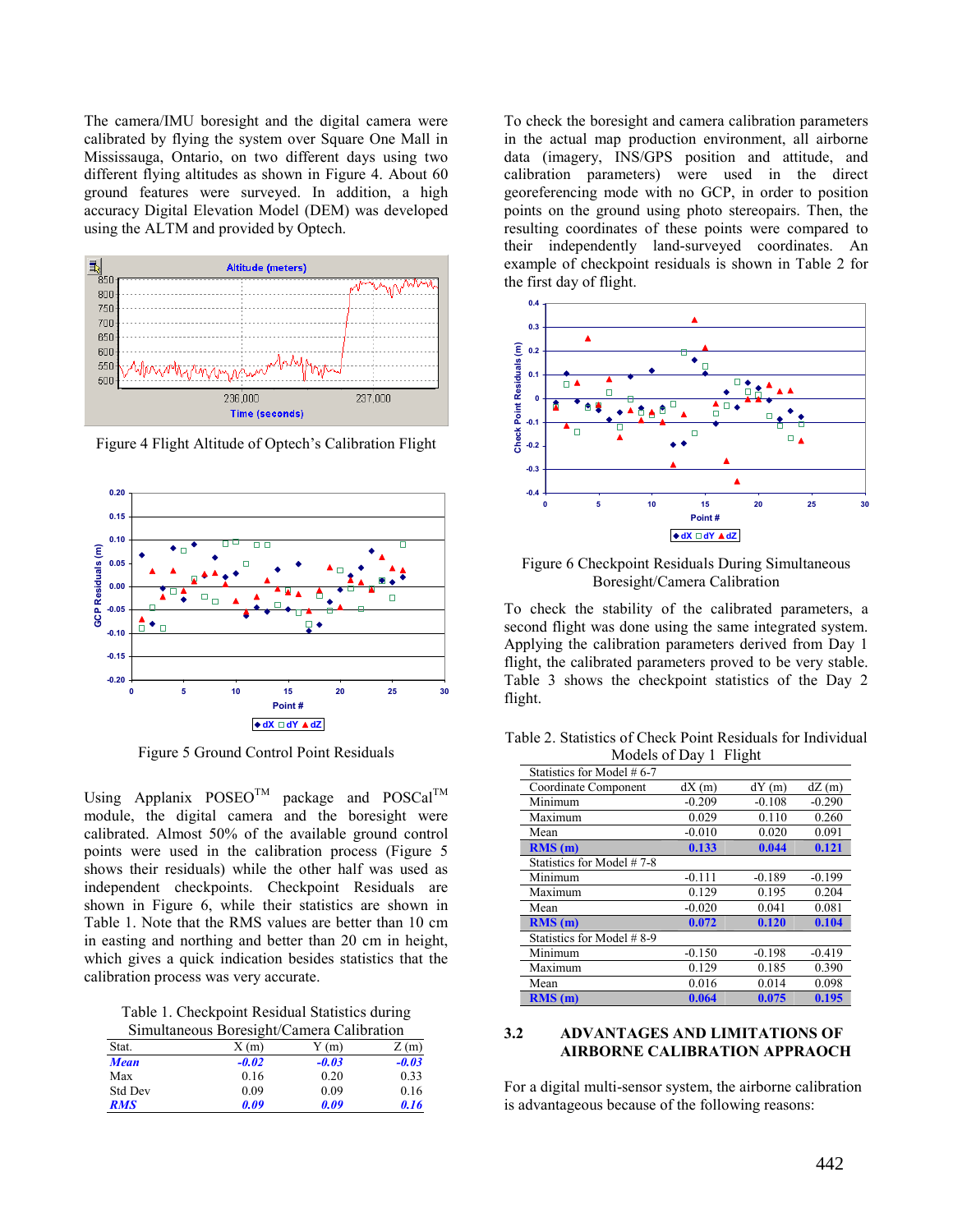- Inertial in-flight alignment happens frequently because of manoeuvres, which improves the heading accuracy as shown in Figure 7. As a result of turns, frequent changes of velocity of large magnitude and directions improve the heading accuracy, which is desirable in order to achieve high accuracy of heading boresight calibration. Figures 8 and 9 show the total acceleration and the north velocity of the Optech's calibration flight.
- A calibration flight might have some differences from a regular mapping flight because of the flight pattern required to achieve high accuracy, yet it is the closest to the actual airborne mapping data acquisition environment

The limitations of the airborne approach are:

- Operationally, airborne boresight/camera calibration is sometimes inconvenient
- Digital camera calibration (which is mandatory), is much more difficult when done airborne, even though it is more cost effective and time efficient when done with boresight calibration

Table 3 Statistics of Check Point Residuals for Individual Models of Day 2 Flight

|                      |          | ັ        |           |
|----------------------|----------|----------|-----------|
| Coordinate Component | dX(m)    | dY(m)    | dZ(m)     |
| Minimum              | $-0.198$ | $-0.158$ | $-0.3629$ |
| Maximum              | 0.190    | 0.141    | 0.310     |
| Mean                 | 0.030    | 0.028    | 0.081     |
| <b>RMS</b>           | 0.093    | 0.064    | 0.151     |
| Minimum              | $-0.110$ | $-0.149$ | $-0.169$  |
| Maximum              | 0.137    | 0.197    | 0.204     |
| Mean                 | $-0.032$ | 0.041    | 0.098     |
| <b>RMS</b>           | 0.087    | 0.113    | 0.114     |
| Minimum              | $-0.201$ | $-0.161$ | $-0.419$  |
| Maximum              | 0.196    | 0.178    | 0.390     |
| Average              | 0.031    | $-0.014$ | 0.098     |
| <b>RMS</b>           | 0.106    | 0.097    | 0.211     |
|                      |          |          |           |



Figure 7 Heading Accuracy Improvements During Maneuvers



Figure 8 Total Acceleration Frequent Changes During Maneuvers - Optech's Calibration Flight



Figure 9 North Velocity Frequent Changes During Maneuvers - Optech's Calibration Flight

### **4. TERRESTRIAL BORESIGHT CALIBRATION**

The reason for calibrating an airborne system in terrestrial mode is to improve the camera calibration by using very large scale photography, by using accurately surveyed targets as reference points, and by using multi-frame convergent photography, all of which cannot be achieved from the air. Although the distances to the targets in terrestrial mode are significantly shorter than in the air and hence the ability to accurately observe angles is much less, early studies (Mostafa and Schwarz 1999) showed that the terrestrial calibration is also a viable approach for boresight calibration.

To satisfy the requirement for both digital camera calibration and boresight calibration, the data has to be collected with some specifications such as:

- Collect GPS/IMU data using a van driven in loops to introduce some manoeuvres for inertial alignment purposes (see Figures 10, 11, and 12)
- Collect convergent imagery to a surveyed target field (see Figure 13) from surveyed ground point close to the calibration cage as shown in Figure 14
- In postmission, process inertial data using coordinate updates and zero velocities to estimate accurate inertial angles of each image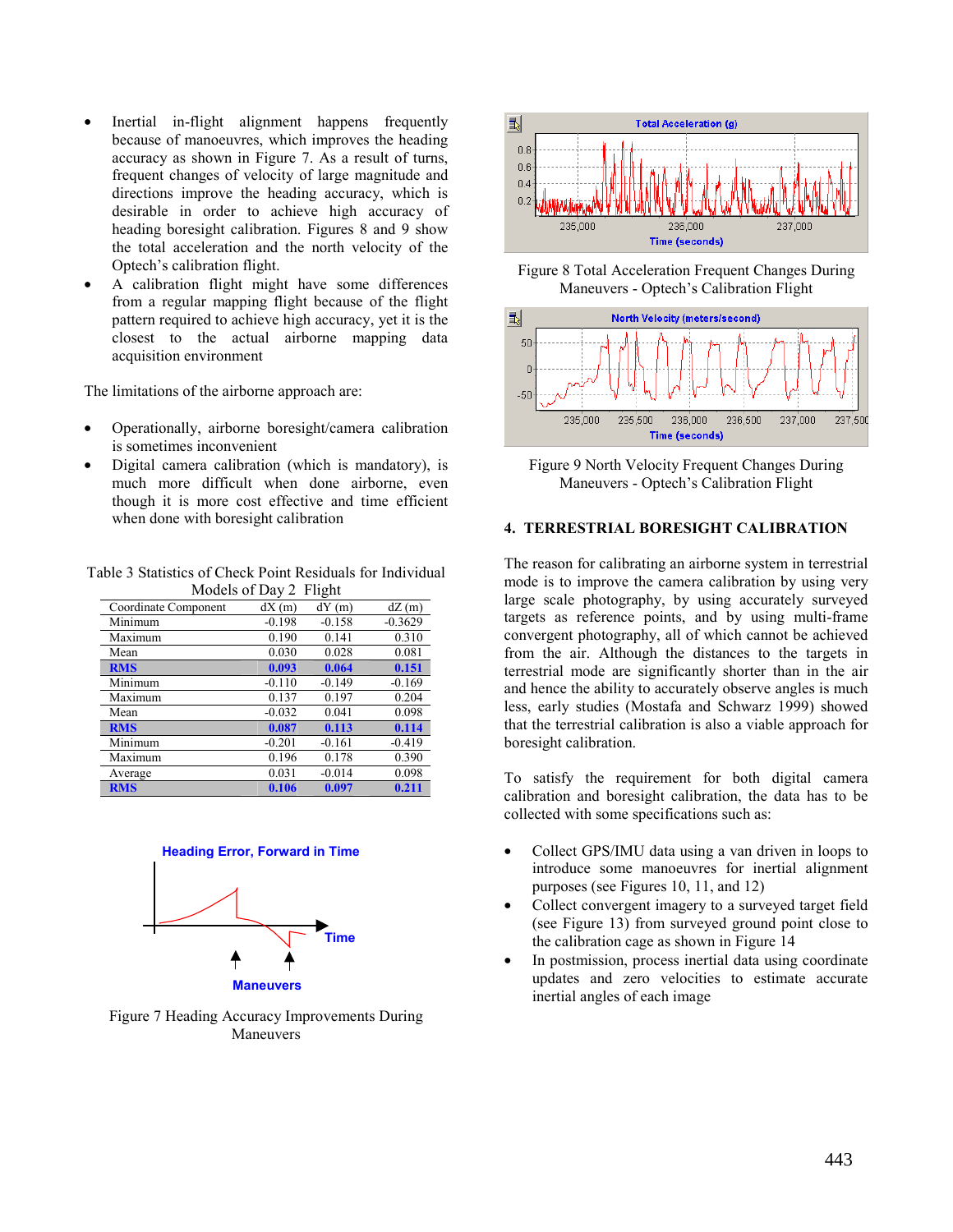

Figure 10 Van Trajectory For Inertial Alignment



Figure 11 Total Acceleration Frequent Changes During Maneuvers – Van Test



Figure 12 North Velocity Frequent Changes During Maneuvers – Van Test

## **4.1 TERRESTRIAL CALIBRATION TESTING**

A van test was conducted using an integrated system consisting of Applanix POS/AV 310 and a 3k x 2k digital camera. The camera and boresight were calibrated using the terrestrial approach. Then, the entire system performance was analysed using both terrestrial and airborne tests.



Figure 13 Calibration Cage

Using the same data collected for boresight and camera calibration, the system's performance was analyzed as follows:

- 1. Consider all the target locations as *unknown*
- 2. *Compute* target locations using the *known* boresight, camera calibration parameters, imagery, and POS data.
- 3. *Compare* the resulting target coordinates to the surveyed ones

Checkpoint residuals are shown in Table 4.



Figure 14 Terrestrial Calibration Layout

| Table 4. Statistics of Check Point Residuals |           |           |           |
|----------------------------------------------|-----------|-----------|-----------|
| Coordinate<br>Component                      | dX        | dY        | dZ        |
| Minimum                                      | $-0.0090$ | $-0.0880$ | $-0.0030$ |
| Maximum                                      | 0.0045    | 0.0090    | 0.0045    |
| Average                                      | $-0.0010$ | $-0.0010$ | 0.0009    |
| RMS(m)                                       | 0.0037    | 0.0029    | 0.0021    |

Note that this accuracy is extremely high because of two reasons. First, about 33 images were used *simultaneously* in a *multi-frame convergent-photography mode* in a bundle adjustment where the object distance is 4 m on average. Such accuracy cannot be achieved when the system is used airborne since the object distance is in the order of kilometres and there is no convergent photography planned. However, it gives a quick indication that the system's calibration is valid. To independently check the system performance a flight test was conducted after the terrestrial calibration. The processing chain included the following:

- 1. *Refine* image coordinates using camera calibration parameters
- 2. *Align* the IMU frame to the image frame using boresight data
- 3. *Apply* image position and orientation to stereo photos to determine ground position in direct georeferencing mode